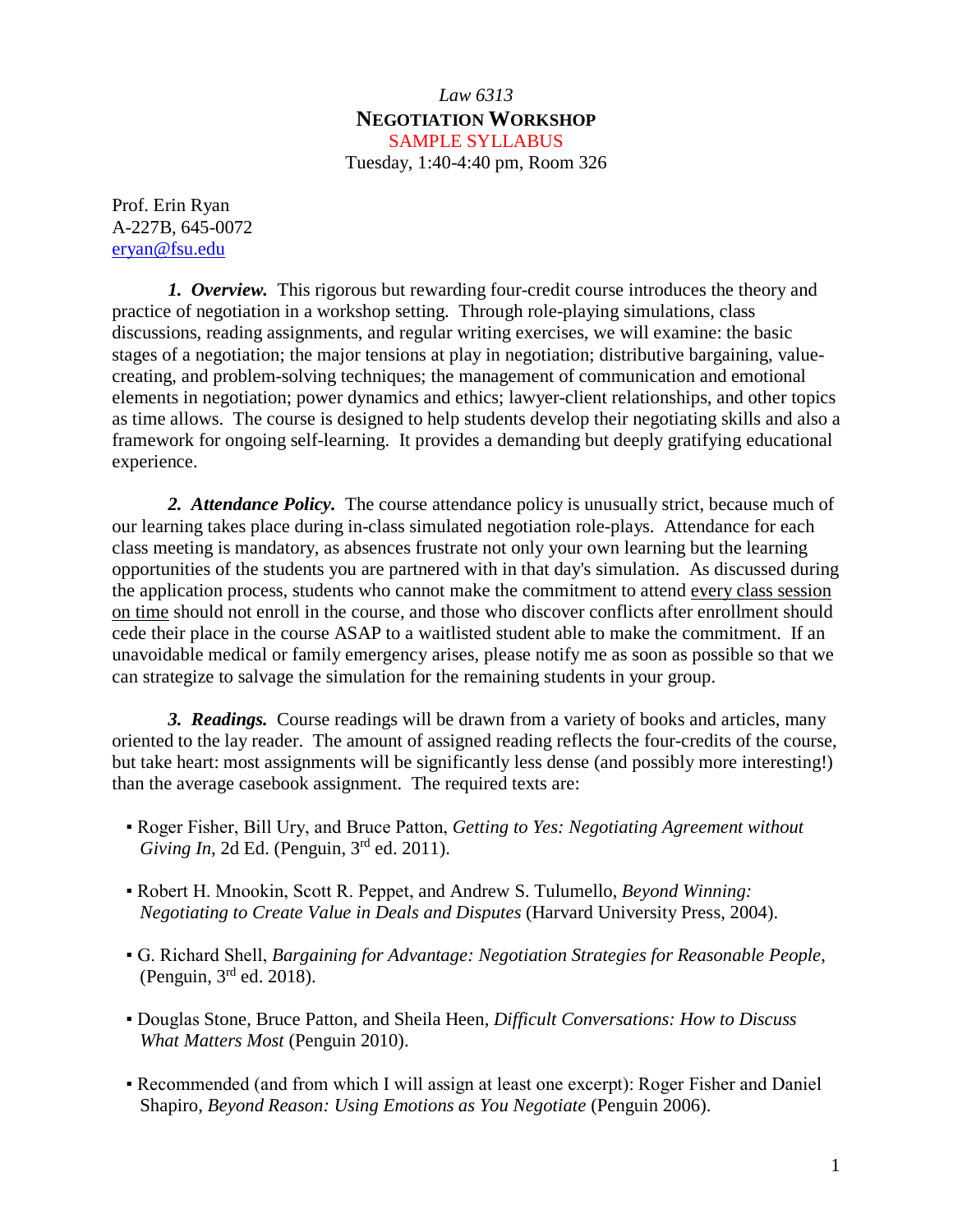During the semester, I will make available other required readings over the Course Website. I don't assign anything that I don't believe is helpful to you, and I trust you all to manage the load in the way that makes the most sense to you. That said, I don't recommend waiting until the morning of class to do it all. Like the weekly load for other four-credit classes (which usually meet multiple times per week), you'll probably want to take it on in more than one sitting.

*4. Syllabus.* The syllabus that I make available at the beginning of class provides my best expectation of how the course will unfold. I don't anticipate any major changes over the semester, but I will ensure that the website syllabus contains the most up-to-date information if there are changes. I will also inform you of any changes in class or by email, but please consider the Course Website the definitive reference. (If you are uncertain about a change, please refer to previous class slides, as I will likely have listed it on the "Administrative Matters" slide.)

Please note that this course regularly includes simultaneously moving parts that you must stay on top of—very much like law practice! I have done my best to organize them for you as clearly as possible in the syllabus and each day's class slides, but in the end, you are responsible for keeping track of your own obligations. The ability to meet deadlines and follow instructions are skills that are critical to good lawyering, and they will be rewarded in grading accordingly.

*5. Simulations.* For most classes, you will need to prepare to participate in a simulated negotiation role-play. A few simulations will also take place outside of class meetings. I will assign you a role and make available the information you will use to prepare for the simulation. Simulation roles are assigned using a random algorithm that attempts to rotate students through different partners as much as possible during the course.

It is your responsibility to take time before class to familiarize yourself thoroughly with the facts that you are given. You will also complete a short preparation chart in advance of most simulations, explained in Week 2. To encourage you to prepare adequately, and to enable you to better focus on the negotiation during the exercise, I discourage the use of distributed fact sheets during negotiations (though you are free to use any notes that you have prepared).

You will usually be given two sets of facts relating to a simulation: one that is known to all participants, and a confidential set known only to your side of the negotiation. *It is essential to the exercise that the latter remain confidential,* and that you neither discuss nor disclose them to anyone representing another party in the negotiation until after the exercise is completed. (To maintain confidentiality for future classes, I will collect all fact sheets after exercises conclude.)

During the negotiation, please hew as closely to the facts presented as possible. Creative augmentation is generally discouraged when it is not necessary, but you may elaborate on the given facts *so long as* the improvisation (1) is consistent with the given facts, (2) does not materially change the background scenario, and (3) would be considered a fair elaboration if you were on the other side. If you need to answer a "why" question for which your facts do not prepare you, you may extemporize as needed, but within the limits of these guidelines.

*6. Class Participation.* Class discussions are an important element of the course--both to inform our study of negotiation with a full array of perspectives and to encourage each of you to engage actively with the material. (Keep in mind that part of your collective task in cultivating constructive class participation is to make room for the points that others may also wish to raise.)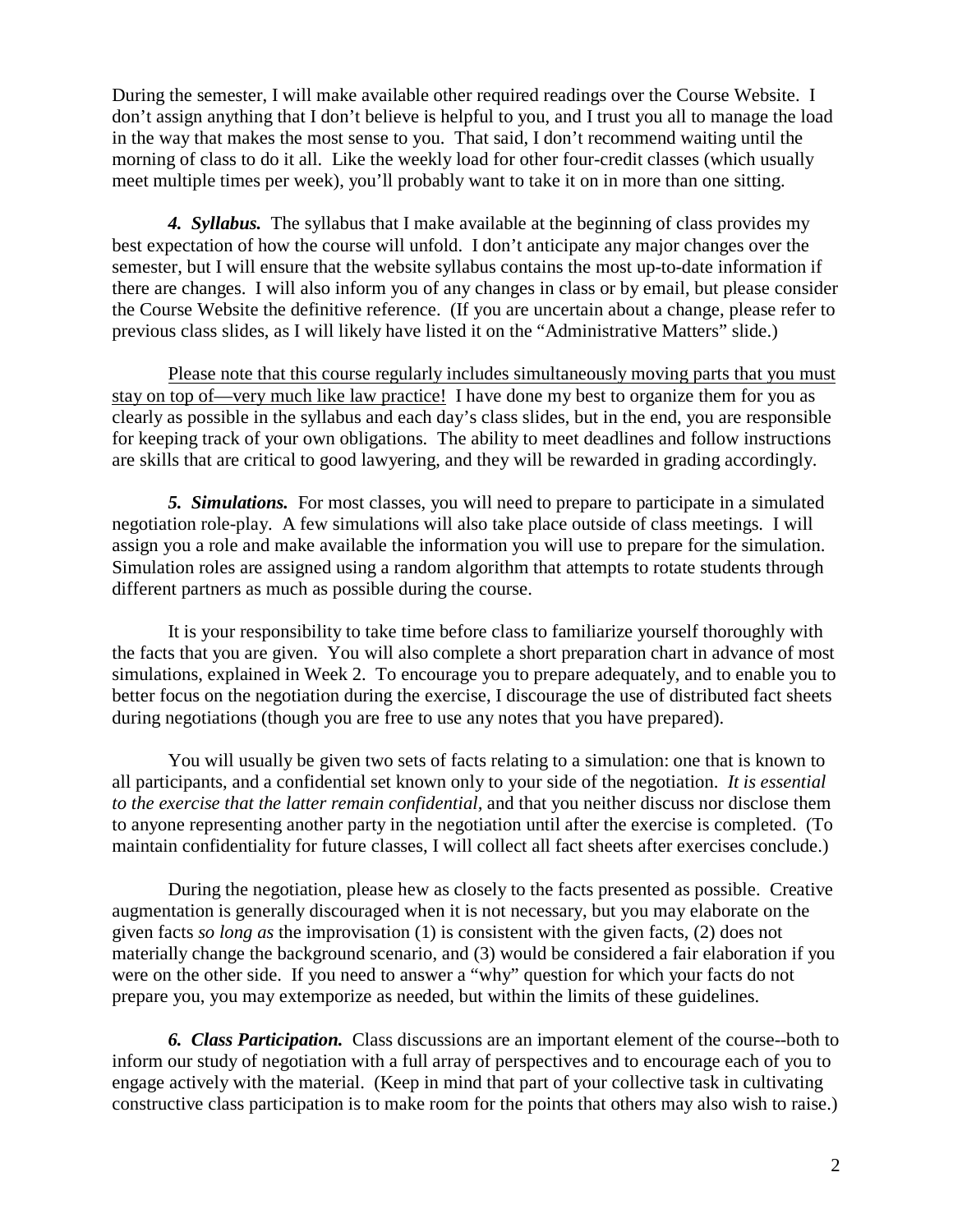Class participation—including preparation for and participation in the simulations, classroom exercises, and classroom discussions—will count for approximately 50% of your final grade.

*7. Journal Assignment and Final Project.* Self-reflection is one of the most important (and surprisingly effective) tools for improving your negotiating skills. To encourage this kind of self-learning, you will keep a regular Negotiation Journal. For the journal, you will write a 3- 4 page entry each week reflecting on your negotiating experiences that week--analyzing the thought processes, reactions, insights, and frustrations that you experience during our class simulations, as inspired by the assigned readings, or out in the real world. I will collect each week's entries at the beginning of class, and I'll provide detailed feedback about your early entries to help guide your journal-writing progress. (Be sure to save these original copies, with my comments, for your final journal project!)

For more information about the goals and mechanics of the journal-writing exercise, please see the attached document, "About the Course Writing Assignments." To give you an even clearer idea of what the journaling assignment is about, I will also make several model journal entries available to you on the Course Website Modules Page.

Your weekly journals should be typed on a word-processor, page-numbered, stapled, and appropriately labeled. You will conclude the course with a final entry that we will discuss later in the semester. The Final Journal Project is usually due around the last day of classes (as you will already have completed the majority of the work during the semester). It will count for approximately 50% of your final grade.

*8. Video Exercise, Email Negotiation, and Capstone Attorney-Client Simulations.* In addition to the simulations you'll be doing in class, several important exercises will take place outside of class. Toward the middle of the course, I will assign you in groups of four to videorecord a simulation exercise outside of normal class hours within a designated week. After taping your negotiation, your group will review the video and debrief the negotiation. As we'll discuss more in class, groups may also decide to debrief the exercise with me outside of regular class meetings. Over the course of a later week, you will negotiate in pairs by email outside of regular class hours. In the final weeks of the course, you will negotiate two "capstone" attorneyclient simulations outside of class, in groups of four. (We perform two to ensure that everyone has the opportunity to experience the perspective of both a client and an attorney.) From time to time, additional smaller exercises and simulations will also require out-of-class time.

*9. In-Class and Out-of-Class Time.* As noted, some of our simulations will take place during class sessions, and others will take place outside of class. The time we will spend outside of class meetings in simulations and debriefing is a critical and organic part of the course. Please be assured that the time you will spend on exercises and simulations that take place outside of class has been accounted for in the four credit hours allocated to the course. With four exceptions (each adding ten minutes to our session), we meet for only three hours each week, rather than the three hours and forty minutes generally allocated for a four-credit course. Our abbreviated weekly sessions compensate for time spent in out-of-class simulations.

Based on past student suggestions, there will be four exceptions to our three-hour meeting time. Students have noted feeling particularly rushed during these classes, which include substantial time in participatory exercises. In response, I have extended these class times by ten minutes to give us additional breathing room. As noted in the schedule, we will meet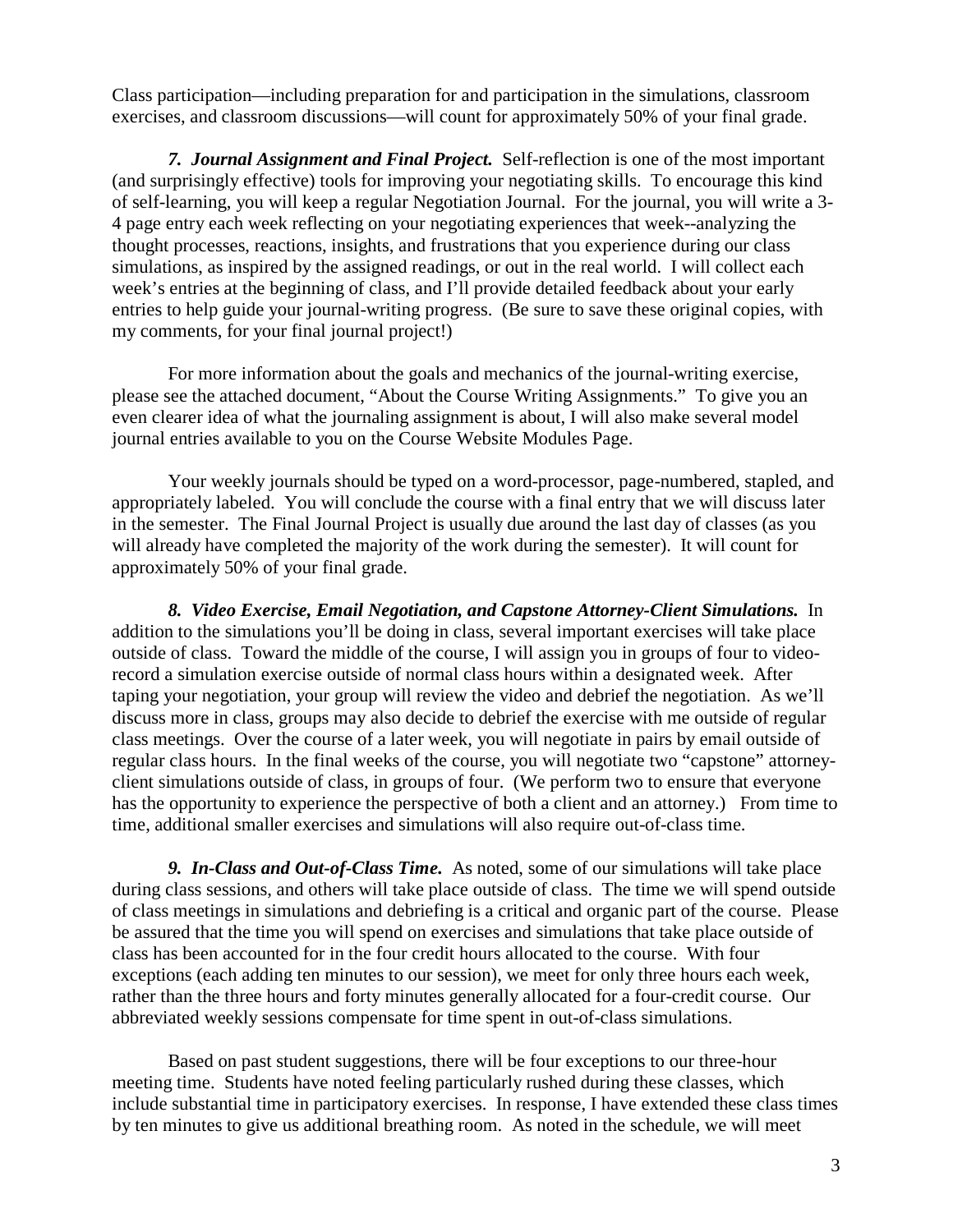from 1:40-4:50 during Classes 2, 5, 9, and 10. I should note that we cover a lot in the course, and that other class sessions may also feel rushed at times. I hope you will forgive me when I occasionally end a good discussion or otherwise move quickly to keep us on track.

*10. Final Grades.* The course is designed to provide you opportunities to experiment with a variety of negotiating styles. To encourage you to so experiment, my evaluation of you will focus not on the outcomes your reach but instead on the quality of your simulation preparation and participation, and the insightfulness of your postmortem analyses.Your grade will be based approximately 50% on the quality of your class preparation and participation (including attendance) and 50% on your Final Journal Project, which includes all prior journals.

Please note that most students find this class to be a remarkable learning experience, but not without a good deal of work. The class is intensive, rigorous, probing, occasionally cathartic, and usually fun--but it does demand a lot of work and attention to detail. You should not come into it expecting an easy grade for little effort. (But you should expect to have a great time!)

*11. Confidentiality Policy.* There are two ways in which your maintenance of confidentiality will be an important part of the course. First is the requirement that you refrain from discussing confidential simulation information until after the role-play is completed. Equally important is that you maintain the confidence of classmates who may occasionally share personal reflections or experiences during class that are not intended for wider distribution. This course works best when students can trust that in-class communications take place in a closed circle, and I ask that you make a careful effort to respect the confidentiality of our classroom discussions in this regard.

*12. Course Website.* All students must be enrolled in the Course Website, an online portal accessible through your FSU Canvas account. Enrollment on the Course Website is mandatory, because I will use the site to communicate with you outside of class, by email and otherwise. The site will contain course announcements, reading assignments, and discussion forums about the topics we are studying, so I encourage you to check it frequently.

Please see "How to Use This Site" for announcements and an introduction to the Course Website. These course policies, the daily readings assignments, and other course materials are posted to the "Syllabus" page. Class slides and course materials will be posted to the "Modules" page. Participation in the Discussion Forums is voluntary with one exception: during the first week of class, please visit the "Introductions" forum and introduce yourself to me and the rest of the class. Please bring any questions about the course or course materials to our first day of class, but please direct technical questions about using Canvas to IT or the law librarians.

*13. Purchased Simulation Materials.* I can provide all of the simulations we use in the course free of charge, with a few exceptions. Some simulations are owned by copyright holders that charge fees per participant, and some exercises also require nominal supplies. The Law School has arranged for a small course fee (less than \$10) to cover these costs, which will be assessed directly by the University. However, the "Three Groups" negotiation will require a contribution of \$5 from each participant, which I will collect at the beginning of that exercise.

*14. Laptop, Phone, and Digital Device Policy.* After experimenting with several different alternatives, I have learned that the Negotiation Workshop works best as a laptop-free class. Fortunately, the material lends itself well to hand and/or reduced note-taking, because it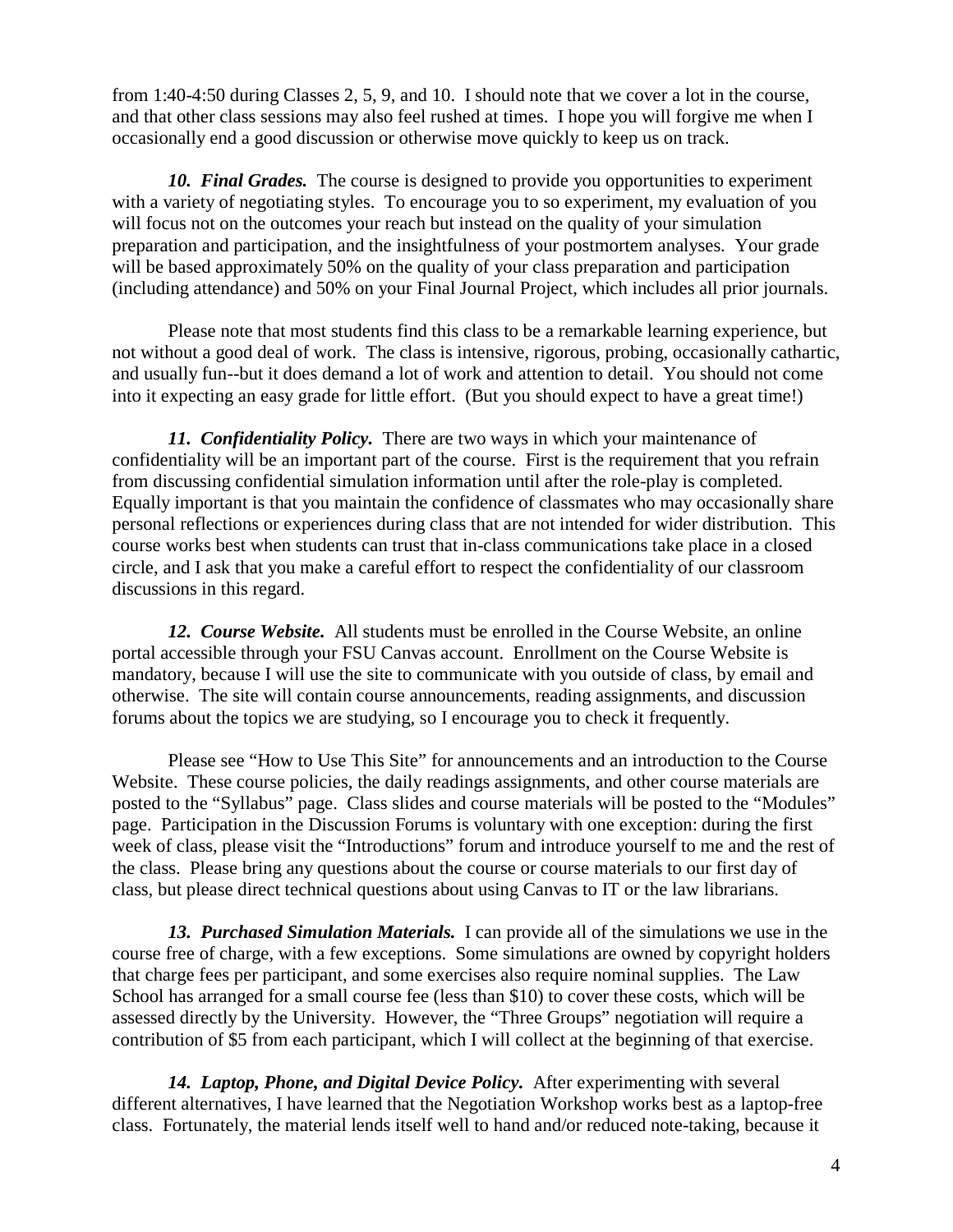focuses more on experiential learning and less on memorization. You might also be interested to know that new research suggests that students learn more from hand-written notes anyway: [http://www.npr.org/2016/04/17/474525392/attention-students-put-your-laptops-away.](http://www.npr.org/2016/04/17/474525392/attention-students-put-your-laptops-away)

To facilitate your learning experience, I will make class slides available to you over the Course Website. My hope is that by providing you with these slides, you will not feel obligated to copy every word into your notes, freeing your attention for richer class discussion.

As in all classes, you should not engage in any activity, on an electronic device, phone, or otherwise, that would disrupt me or the attention of students sitting near you. (For more information about the costs of electronic multitasking and peer distraction in class, please see the relevant materials linked here in the Course Website syllabus.) Texting during class is strictly forbidden and will be penalized.

*15. Classroom Recordings Policy.* Students are not permitted to use laptops, phones, or other personal devices to make audio or video recordings of class sessions.

16. Academic Honor Code. Students are bound by the Law School's honor code, the Student Conduct Code [\(http://www.law.fsu.edu/current\\_students/rules/studentconduct.pdf\)](http://www.law.fsu.edu/current_students/rules/studentconduct.pdf), in all of their academic work. The Code outlines expectations for the integrity of students' academic work, the procedures for resolving alleged violations of those expectations, and the rights and responsibilities of students and faculty members throughout the process.

The Florida State University Academic Honor Policy outlines the University's expectations for the integrity of students' academic work, the procedures for resolving alleged violations of those expectations, and the rights and responsibilities of students and faculty members throughout the process. Students are responsible for reading the Academic Honor Policy and for living up to their pledge to "... be honest and truthful and ... [to] strive for personal and institutional integrity at Florida State University." (Florida State University Academic Honor Policy, found at [http://fda.fsu.edu/Academics/Academic-Honor-Policy.](http://fda.fsu.edu/Academics/Academic-Honor-Policy))

*17. University Accommodations Policy*. Florida State University (FSU) values diversity and inclusion; we are committed to a climate of mutual respect and full participation. Our goal is to create learning environments that are usable, equitable, inclusive, and welcoming. FSU is committed to providing reasonable accommodations for all persons with disabilities in a manner that is consistent with academic standards of the course while empowering the student to meet integral requirements of the course. To receive academic accommodations, a student: (1) must register with and provide documentation to the Office of Accessibility Services (OAS); (2) must provide a letter from OAS to the instructor indicating the need for accommodation and what type; and (3) should communicate with the instructor, as needed, to discuss recommended accommodations. A request for a meeting may be initiated by the student or the instructor.

Please note that instructors are not allowed to provide classroom accommodations to a student until appropriate verification from the Office of Accessibility Services has been provided. This syllabus and other class materials are available in alternative format upon request. For more information about services available to FSU students with disabilities, please contact: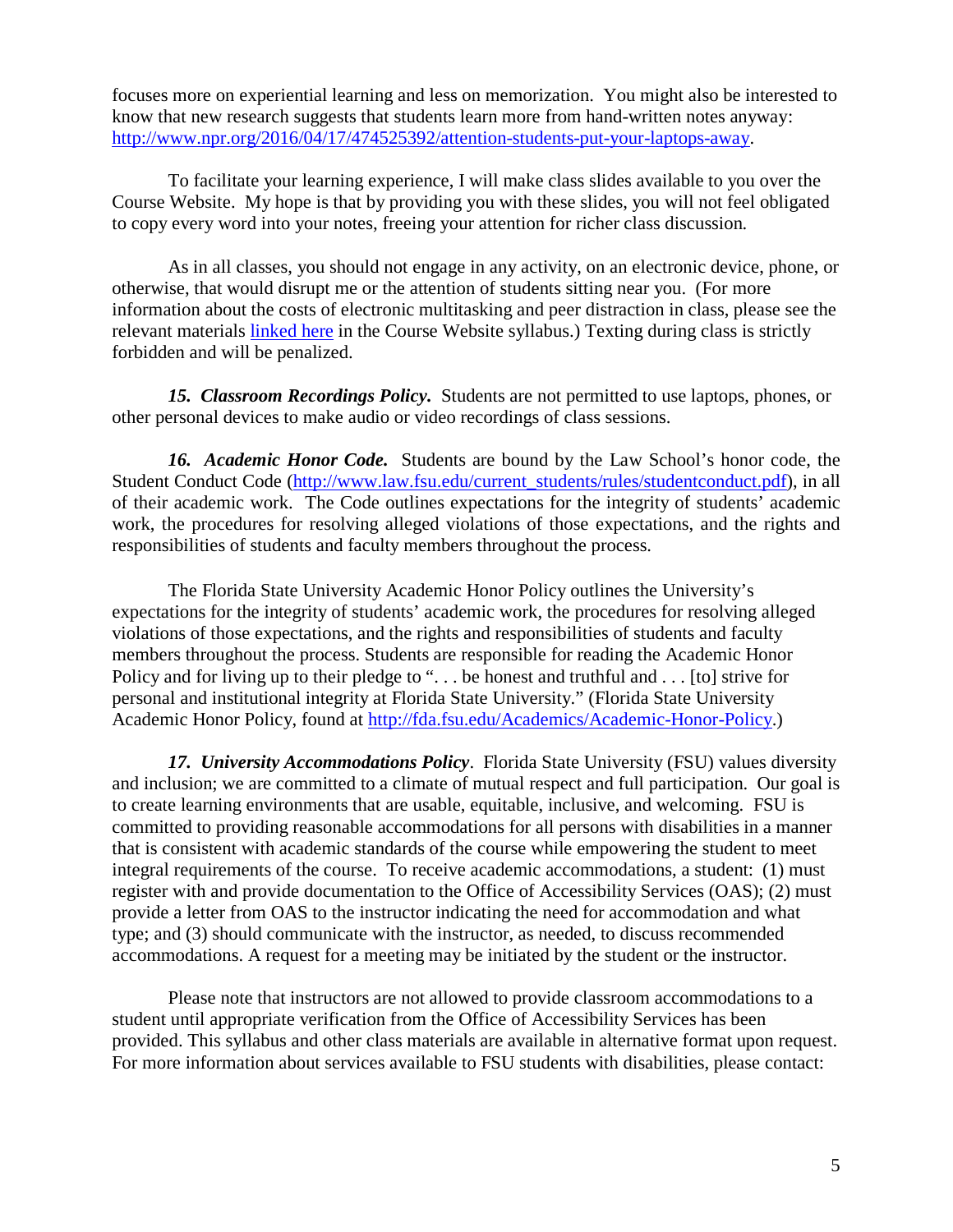Office of Accessibility Services 874 Traditions Way 108 Student Services Building Florida State University Tallahassee, FL 32306-4167 (850) 644-9566 (voice) (850) 644-8504 (TDD) [oas@fsu.edu](mailto:oas@fsu.edu)  <https://dsst.fsu.edu/oas>

*18. Academic Success.* Your academic success is a top priority for Florida State University. University resources to help you succeed include tutoring centers, computer labs, counseling and health services, and services for designated groups, such as veterans and students with disabilities. The following information is not exhaustive, so please check with your advisor or the Dean of Students office to learn more. Various confidential resources are available to assist students with navigating stressors that might impact academic success, including the following:

| Victim Advocate Program    | University Counseling Center, |                                   |  |
|----------------------------|-------------------------------|-----------------------------------|--|
| University Center A,       | Askew Student Life Center,    | <b>University Health Services</b> |  |
| Room 4100, (850) 644-7161, | 2ndFloor,                     | Health and Wellness Center,       |  |
| Available 24/7/365,        | 942 Learning Way              | $(850)$ 644-6230                  |  |
| Office Hours: M-F 8-5      | $(850)$ 644-8255              | https://uhs.fsu.edu/              |  |
| https://dsst.fsu.edu/vap   | https://counseling.fsu.edu/   |                                   |  |

*19. Office Hours & Brownbag Lunches.* I am happy to meet with students individually for office hours appointments at mutually convenient times. Please email me [\(eryan@fsu.edu\)](mailto:eryan@fsu.edu) to schedule an appointment in advance.

I also encourage you to join me for a brown-bag group lunch sometime during the semester. If you are interested in having lunch, please gather a small group and email me proposed dates that work for you.

Finally, I always try to remain after class so long as is necessary to answer any remaining questions or otherwise talk with you. This can be difficult for classes extending toward 5 p.m., though, so if we are crunched for time, please email me to set up an appointment. I look forward to meeting you all!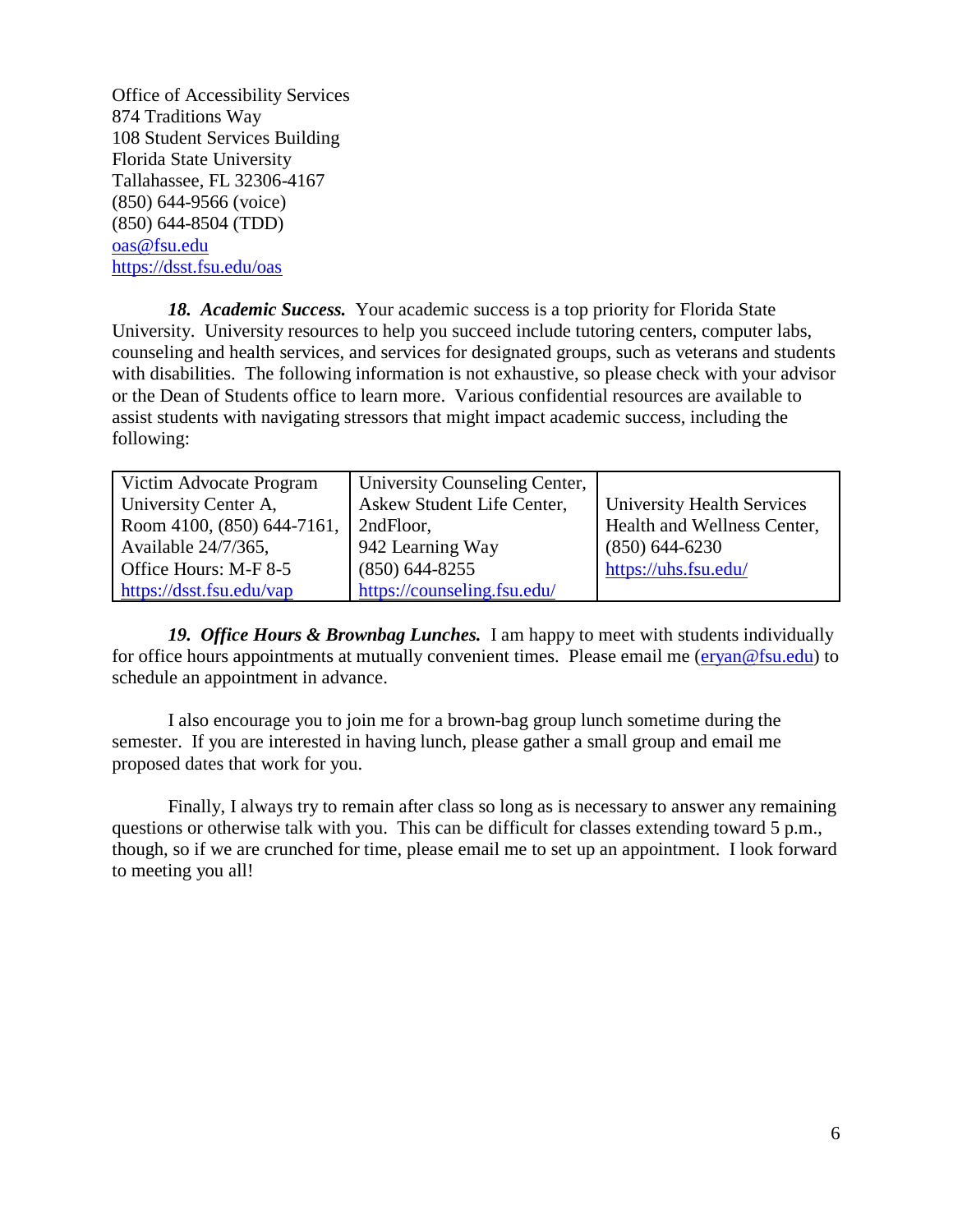## **Conceptual Course Outline**

#### Professor Ryan

#### **I. INTRODUCTORY PRINCIPLES**

- A. The Tensions and Stages of Negotiation
- B. Feedback and Self-Reflection
- C. The Negotiator's Dilemma
- D. Preparing to Negotiate
- E. Understanding Interests, Aspirations, Alternatives
- F. Rapport Building

#### **II. THE TENSION BETWEEN CREATING AND CLAIMING VALUE**

- A. Identifying Value
	- 1. Rapport-Building, continued
	- 2. Information Exchange
- B. Creating Value: Integrative Bargaining
	- 1. Identifying Underlying Interests
	- 2. Brainstorming Options for Joint Gain
	- 3. Thinking Outside the Box ("Widening the Pie")
- C. Claiming Value: Distributive Bargaining ("Dividing the Pie")
	- 1. Concession Patterns
	- 2. Leverage
- D. Balancing the Tension Between Creating and Claiming Value
	- 1. Evaluating Context
	- 2. Commitment

#### **III. THE TENSION BETWEEN EMPATHY AND ASSERTIVENESS**

- A. Separating the People from the Problem
- B. Empathy & Acknowledgement without Agreement
- C. Listening to Hear and Speaking to be Listened To
- D. Partisan Perceptions and Cognitive Bias
- E. Managing Emotion and Identity
- F. Conflict Styles
- G. Power
- H. Ethics

#### **IV. THE TENSION BETWEEN PRINCIPAL AND AGENT**

- A. The Principal-Agent Relationship
- B. Lawyer-Client Interviewing
- C. Putting it All Together: The Art of the Deal
- D. Putting it All Together: Dispute Resolution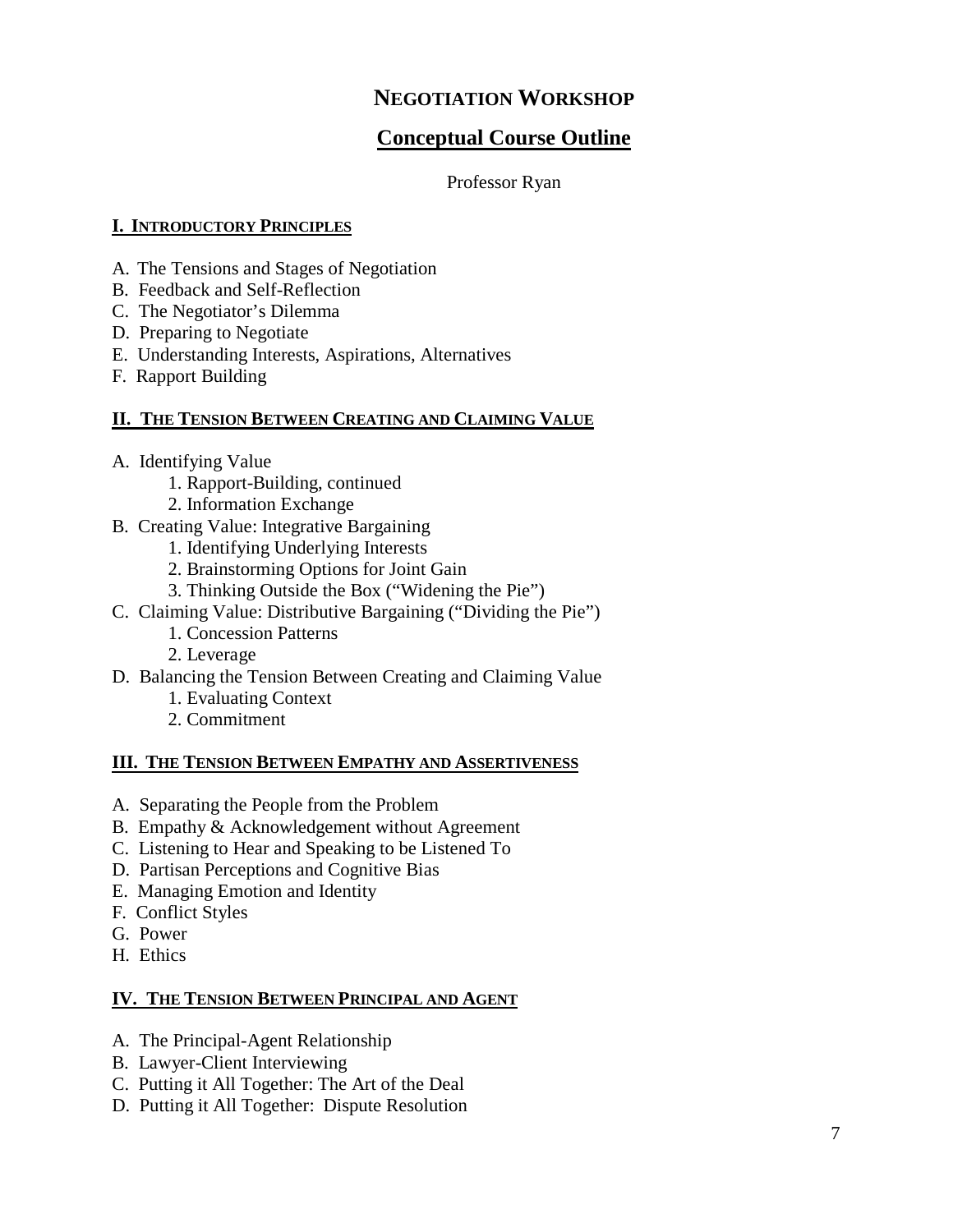*Professor Ryan*

#### **About the Course Writing Assignments**

*1. The Negotiation Journal.* Research suggests that students of negotiation learn best when they write about what they are learning at least once a week. For this reason, your primary writing obligation in this class will be to engage in weekly reflective writing about your negotiation experiences in a Negotiation Journal.

The Negotiation Journal is a written record of your own reflections on your learning experience in the course. Almost every week, you will write a few pages reflecting on your negotiating experiences that week—analyzing the thought processes, reactions, insights, and frustrations that you experience during our simulations, as inspired by the assigned readings, or out in the real world. Because everyone faces crunches and crises from time to time, you may "pass" on regular journal assignments up to three times over the course of the semester. (When passing, please hand in a page with your name, the date, and which pass you are submitting e.g., "This is Pass #2.") Note that there is no grading penalty for using all three passes.

Keep in mind that entries should not be simply scripts of what happened in a given negotiation. Strive to be introspective and discerning in your analysis of what happened, what didn't happen, or what might have happened had you tried a different strategy. Report on any insights you have reached or roadblocks you are struggling with. Journal writing invites you to explore hypotheses, set goals, create reference points for future use, and question your own assumptions (as well as mine, and those of the classmates and others with whom you negotiate!).

**Journal entries should be between 3-4 pages in length, stapled, double-spaced, pagenumbered, and should include your name and the due date in the header. Please use oneinch margins and a 12-point standard font, like the font you see here.** Although entries need not be as carefully structured as formal legal writing, they should be coherent, with correct spelling and grammar. I will collect your submissions at the beginning of each class, and though I will not grade them on a weekly basis, I will offer feedback and commentary on your first entries to help guide you toward the model of reflective writing I am asking for. You are free to develop a journal format tailored to your personal learning approach, but consider including some of the following elements in your first few entries:

- A specific description of a portion of a negotiation you've chosen to reflect upon. Try to report the facts as clearly and non-judgmentally as you can. Illustrating your description with actual dialogue may help you reflect further on these moments. (Description should be a starting point, and not the end of your entry.)
- An exploration of how you feel about the experience now, and how you felt about it at the time it was happening. Did your feelings affect your choices during the negotiation, your assessment afterward, or your subsequent behavior?
- An analysis of any assumptions you made about the problem at hand, or that underlay the approach you took in the negotiation. Identify as many of the factors that went into your judgment calls as possible, and now evaluate your judgments with the benefit of hindsight.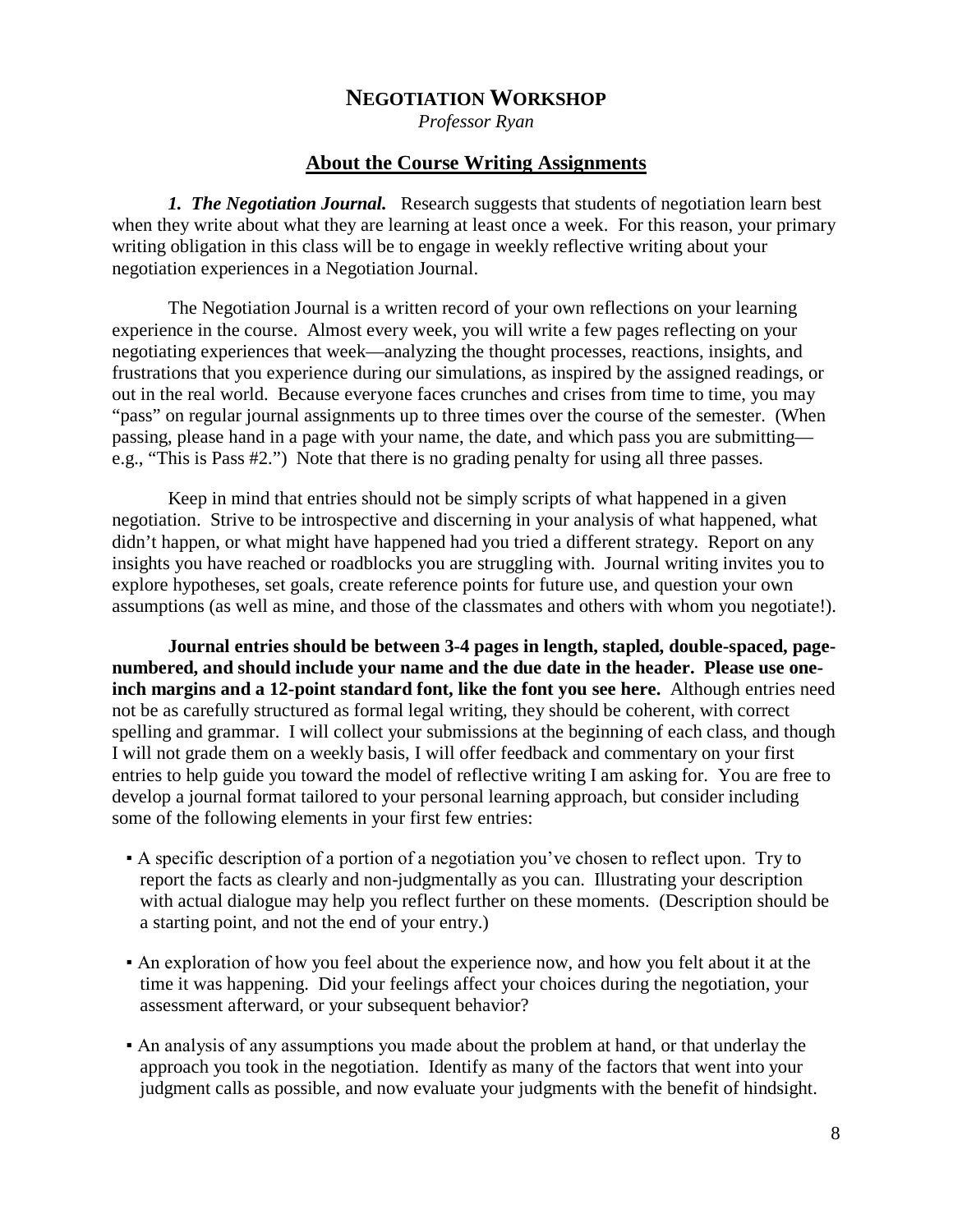- A reflection on how this experience compares with your past negotiating experiences. Are there any patterns? What do you think about those patterns?
- A note about whether the assigned readings or class discussions bear on the issue you're confronting, and how they might be helpful to you in the future.
- A consideration of how you might behave differently if you were to encounter a similar situation in the future. Note that the more specifically you can "rehearse" this proposed change, the more useful the exercise will be. (For example, you may want to write out short dialogues reworking your responses in a particularly challenging section of a negotiation, or revise a section of your preparation memo to practice incorporating what you've learned.)

Please note that I have provided some sample journals on the Course Website to give you a sense of what other successful journals have looked like. (Also, know that I will keep the content of your journals confidential—all models here are offered only with the author's permission.)

*2. The Final Project.* As stated in the syllabus, your weekly journal entries will become the basis of the Final Journal Project—a collection of all your journaling and other writing assignments during the semester. I will collect original submissions, including my comments, but please save your work digitally, just in case. You will conclude with a final "summation" entry that we will discuss later in the semester, when we discuss the entire project in more detail (and I will circulate a model). The Project will count for approximately 50% of your final grade.

*3. Written Preparation.* Preparing to negotiate forces you to organize your thinking about the upcoming negotiation in light of the skills we are building through the course. Indeed, one of the most important lessons of the course is the critical value of advance preparation! Getting into the career-long habit of preparing in writing before every negotiation is the most reliable way to increase your effectiveness as a negotiator.

We will make use of a Preparation Chart based on the "Information-Based Bargaining Plan" in Appendix B of Richard Shell's BARGAINING FOR ADVANTAGE, which I'll distribute in class. Before each simulation (starting after "CA Power Play"), you will draft a preparation strategy according to this format—thinking through the implications of the facts you have been given and integrating your conclusions into your strategy. Drafting some of the actual language that you want to use during the negotiation (for example, a carefully statement of your interests or alternatives) can increase your ability to be precise and persuasive during the negotiation. (After our "information exchange" unit in week four, we will add a "Give-Get-Guard" piece to help you plan an information management strategy—but don't worry about this before then.)

Before completing your Prep Chart, consider whether there is anything else you've learned from your experiences thus far that could bear on the upcoming negotiation. Given what you know about your strengths and common pitfalls, how can you increase your effectiveness through planning? Given what you know about your partners, can you prepare to negotiate more effectively with them, or to learn from their example? Finally, take a mental step back and evaluate your strategy in light of the "big picture" before committing to it. What is it that you hope to get out of this process for yourself or your client? Is your strategy likely to advance those goals? If so, you are ready—and well-prepared—to negotiate!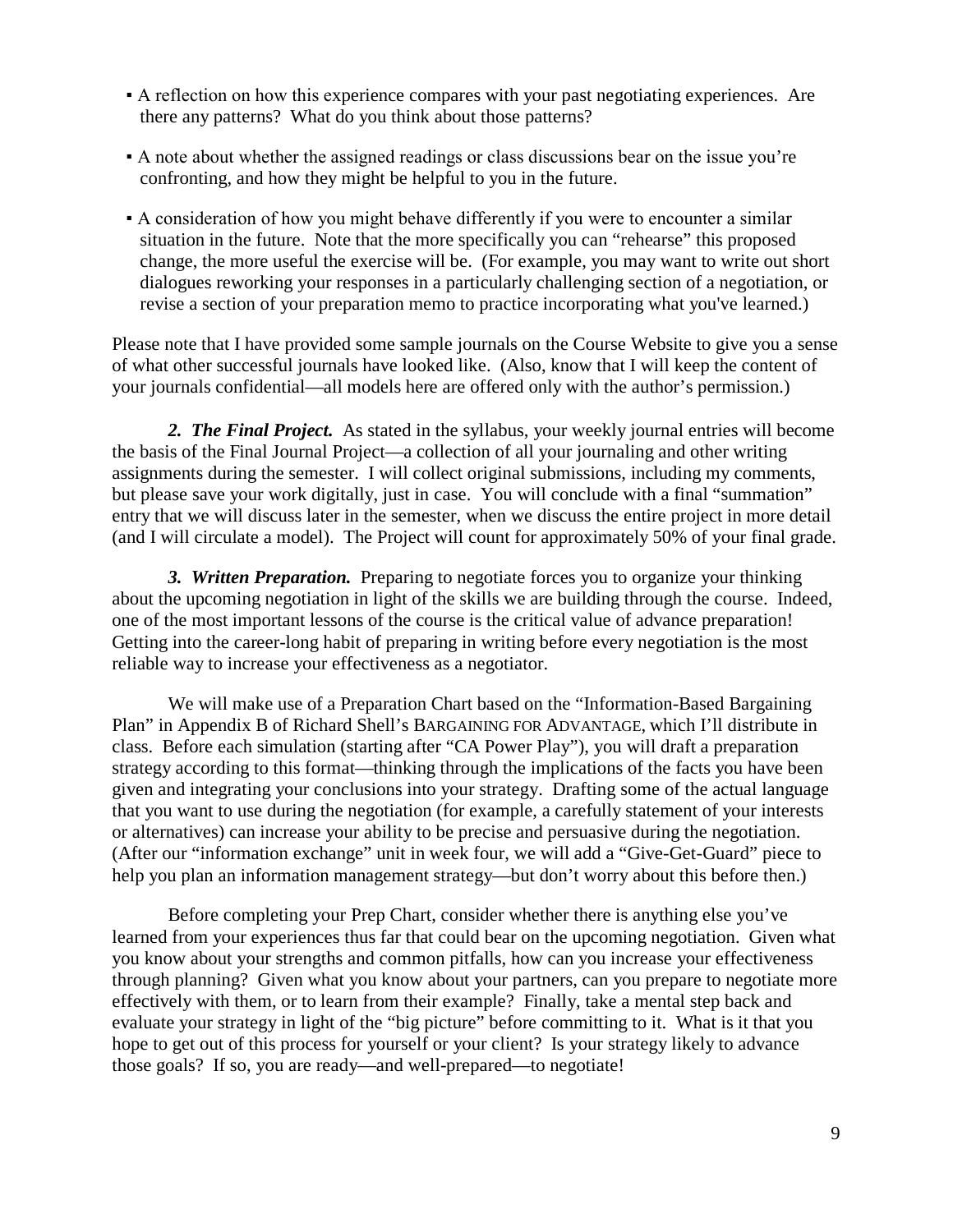*Professor Ryan*

### **Notes on Giving and Receiving Feedback**

*Giving and receiving feedback is an important part of this course. You will be asked to debrief with your simulation partners after most exercises, to share the kind of constructive guidance that will help each of you improve the negotiation skills you have just practiced.* 

- ▶ **Here are a few notes to keep in mind when offering feedback to your fellow participants:**
	- *Make mental notes during the negotiation simulation about things your partner did well and things that could be done differently, so that you can share them after the simulation is over.*
	- *You can offer your impressions of your partner's negotiation style and its impact, but also point to specific examples of interesting, impressive, or troubling moments in the simulation.*
	- *Try to make your guidance as specific as possible, and strive for the kind of clarity that will enable your classmate to actually use your advice the next time s/he negotiates.*
	- *Try to give feedback without making negative judgments—rather than focusing on what you think "went wrong," try to craft your feedback as suggestions for "trying something different."*
	- *When offering feedback that may be difficult for your partner to hear, try to also convey personal support for the person. Consider how hearing similar words would make you feel.*
- ▶ **Here are a few notes to keep in mind when receiving feedback:**
	- *While receiving feedback, take the opportunity to learn from your reaction. Try not to interrupt your partner's feedback by explaining, defending, or agreeing until your partner has finished.*
	- *Ask clarifying questions to get the most out of the guidance you are being offered.*
	- *Even if you have a different impression of how things went, "try on" the feedback as a hypothesis about what happened; you remain free to discard it afterward if it does not fit with your own experience.*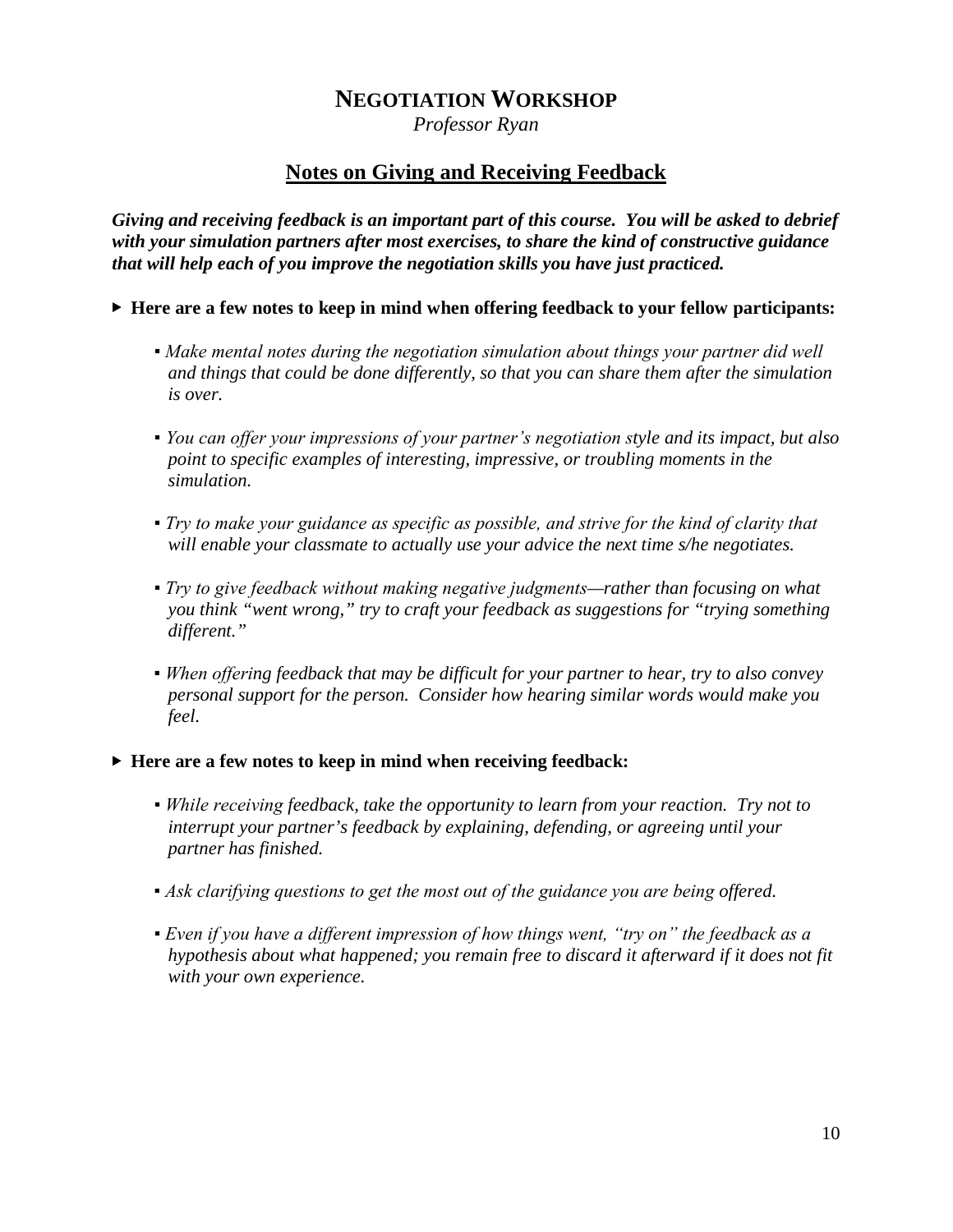## *Professor Ryan, Sample Syllabus*

## **CLASS READINGS & ASSIGNMENTS**

| Week Date      |                           | In class                                                                                                                                                            | Assignment                                                                                                                                   |  |
|----------------|---------------------------|---------------------------------------------------------------------------------------------------------------------------------------------------------------------|----------------------------------------------------------------------------------------------------------------------------------------------|--|
| 1              | 1/7                       | <b>Introduction and Overview</b><br>• Course Overview and Class Introductions                                                                                       | • Review all course and<br>syllabus materials posted on<br>the Course Website (CW).                                                          |  |
|                |                           | • Negotiate: Chocolate<br>• The Three Tensions of Negotiation<br>• Feedback and Self-Reflection                                                                     | • Read: Fisher, 3-41; Shell,<br>1-40 (Ignore Appendix A in<br>Shell for now; we'll come to<br>that later in the course.)<br>Shell and Fisher |  |
|                |                           | $\bullet$ Introduce: Haggle                                                                                                                                         | occasionally overlap, and<br>each resonates more with<br>some students than the<br>other-but both offer<br>important lessons & tools.        |  |
| $\overline{2}$ | 1/14<br>(T <sub>0</sub> ) | <b>The Negotiator's Dilemma</b><br>$\bullet$ Debrief: Haggle                                                                                                        | • Introduce self on CW<br>thread                                                                                                             |  |
|                | 4:50                      | • The Six Stages of Negotiation<br>• Preparation Workshop<br>• Negotiate & Debrief: California Power Play                                                           | • Negotiate <i>Haggle</i> , write<br>Haggle Journal (no pass)<br>• Prepare CA Power Play                                                     |  |
|                |                           | • Please note that we will extend this class by 10<br>minutes, through 4:50 (details in syllabus).                                                                  | Read: Shell, 56-81; 103-16<br>• Optional: The Importance<br>of Delta Feedback (articles<br>on CW)                                            |  |
| 3              | 1/21                      | <b>Claiming Value: The Zone of Potential</b><br><b>Agreement</b><br>· Debrief: Batmobile<br>• Goals, Aspirations, and Openings<br>• Dividing the Bargaining Surplus | - Prepare and Negotiate out<br>of class: Batmobile<br>• Batmobile Planning Memo<br>and Feedback Form due in<br>class (one member of pair     |  |
|                |                           | • Positional and Interest-Based Bargaining                                                                                                                          |                                                                                                                                              |  |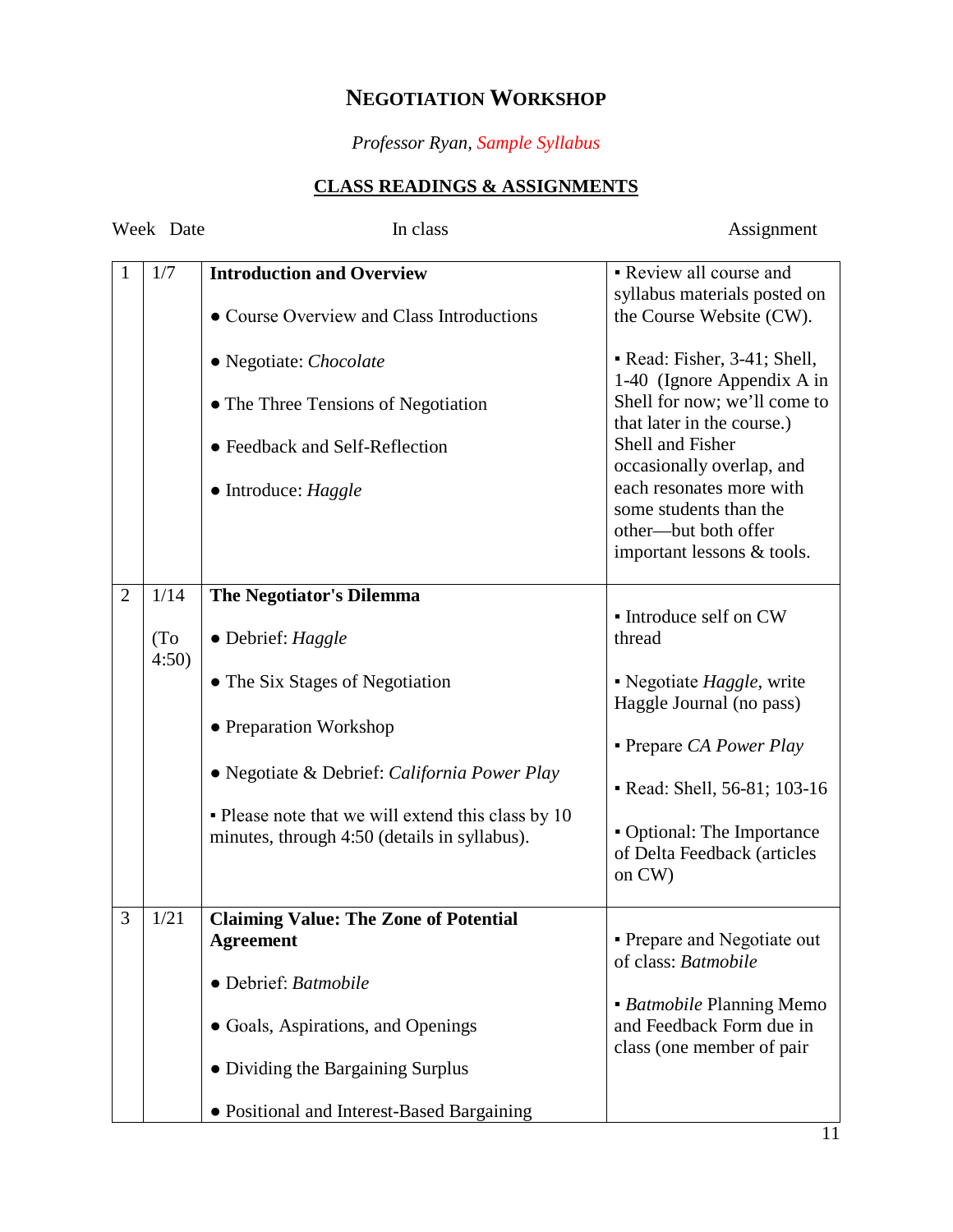|                |                                           | • Identifying Interests<br>• The Pareto Frontier<br>• Introduce: <i>Perez</i> (video negotiation);<br>schedule recording space by next class                                                                                                                                                               | should email me outcome by<br>Tuesday, noon)<br>• Read: Shell, 117-44;<br>Fisher, 42-57, 99-108<br>(Optional: Game Theory and<br>Cooperation articles posted<br>to CW)<br>• Optional: Business Trust<br>article on CW<br>• No journal today; focus on<br><b>Batmobile Planning Memo</b> |
|----------------|-------------------------------------------|------------------------------------------------------------------------------------------------------------------------------------------------------------------------------------------------------------------------------------------------------------------------------------------------------------|-----------------------------------------------------------------------------------------------------------------------------------------------------------------------------------------------------------------------------------------------------------------------------------------|
| $\overline{4}$ | 1/28                                      | <b>Rapport Building &amp; Information Exchange</b><br>• Negotiating the Relationship<br>• Questions & Information Gathering<br>• Leverage Analysis<br>• Negotiate & Debrief: Land Sale<br>• Introduce: Course Website Results Forum                                                                        | - Journal<br>- Prepare Land Sale<br>Read: Shell, 41-55, 82-<br>100; 145-158<br>• Optional: Gender and<br>Negotiation articles and<br>TED Talk (CW)<br>• Schedule Perez                                                                                                                  |
| 5<br>6         | 2/4<br>(T <sub>o</sub> )<br>4:50)<br>2/11 | <b>Creating Value: Integrative Bargaining</b><br>• Brainstorming Workshop<br>• Inventing Options, Widening the Pie<br>• Negotiate & Debrief: Sally Soprano<br>• Please note that we will extend this class by 10<br>minutes, through 4:50 (details in syllabus).<br>Tension btw. Creating & Claiming Value | - Journal<br>• Prepare: Sally Soprano<br>Read: Fisher, 58-95, 109-<br>130, 149-50                                                                                                                                                                                                       |
|                |                                           | • Negotiate & Debrief: SSII<br>• Objective Criteria and Standards<br>• Closing and Getting Commitment                                                                                                                                                                                                      | $\blacksquare$ <i>Perez</i> no-pass assignment<br>in lieu of journal: turn in<br>prep chart and goals (using<br>journal format)<br>• Negotiate Perez outside of<br>class this week; one from                                                                                            |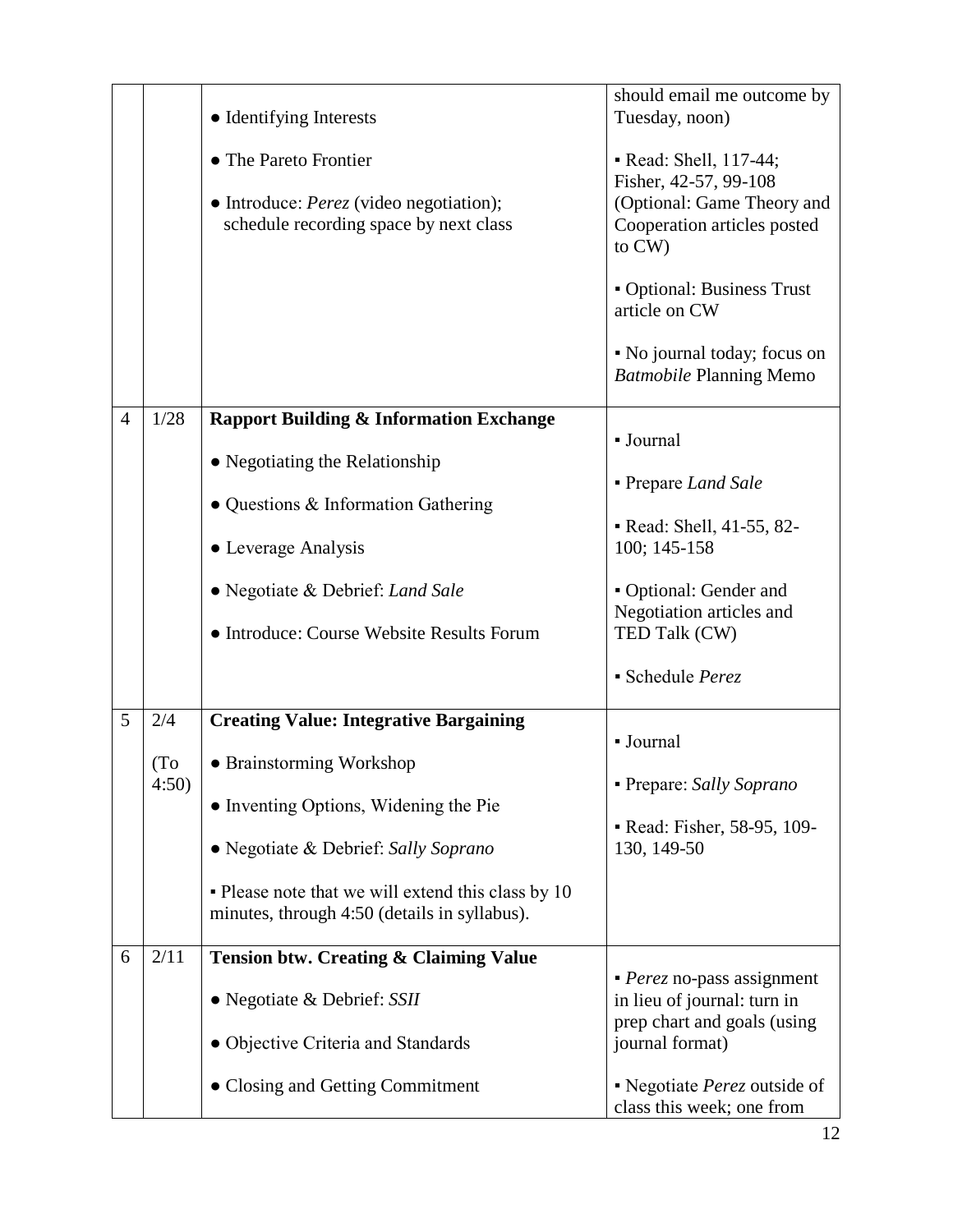|   |      | • Introduce: Email negotiation accounts<br><b>Optional:</b> Article by Susan Biniaz, lead Climate<br>lawyer for the U.S. State Department, about the use<br>"constructive ambiguity" during the closing and<br>commitment stage of international climate<br>negotiations (available on Course Website). | each quad must send me<br>your result in the body of an<br>email ASAP, and no later<br>than 9 am today.<br>• Prepare: <i>SSII</i> (a relatively<br>easy prep after last week)<br>• Read: Mnookin, 9-43<br>(together with some new<br>material, this section<br>provides an excellent review<br>of what we've covered so<br>far, geared for a legal<br>audience)<br>• Read Good Pastor, "A |
|---|------|---------------------------------------------------------------------------------------------------------------------------------------------------------------------------------------------------------------------------------------------------------------------------------------------------------|-------------------------------------------------------------------------------------------------------------------------------------------------------------------------------------------------------------------------------------------------------------------------------------------------------------------------------------------------------------------------------------------|
|   |      |                                                                                                                                                                                                                                                                                                         | Primer on Competitive<br>Bargaining" (required: pps.<br>341-49, 370-77)                                                                                                                                                                                                                                                                                                                   |
| 7 | 2/18 | <b>Ethics</b>                                                                                                                                                                                                                                                                                           |                                                                                                                                                                                                                                                                                                                                                                                           |
|   |      | • Introduce: The Taxman (email negotiation)                                                                                                                                                                                                                                                             | $\bullet$ No journal this week $\sim$<br>take a breath!                                                                                                                                                                                                                                                                                                                                   |
|   |      | · Debrief: Perez v. Ace Auto<br>• Discuss: Ethics                                                                                                                                                                                                                                                       | · Set up anonymous email<br>account (per instructions on<br>CW); send me test message                                                                                                                                                                                                                                                                                                     |
|   |      | * Please note that this week's ethics readings are                                                                                                                                                                                                                                                      | w/real name in header by 9<br>am                                                                                                                                                                                                                                                                                                                                                          |
|   |      | especially important for our work together in<br>class—and perhaps more to the point, for your                                                                                                                                                                                                          | • Read: Shell, 173-94;                                                                                                                                                                                                                                                                                                                                                                    |
|   |      | professional development as attorneys!                                                                                                                                                                                                                                                                  | Mnookin, 273-94;<br>Fisher, 131-45                                                                                                                                                                                                                                                                                                                                                        |
|   |      | <b>Optional:</b> Online article about lying and ADR -<br>http://moritzlaw.osu.edu/epub/mayhew-<br>hite/2014/06/clarifying-candor-why-the-model-<br>rules-should-draw-bright-lines-for-attorneys-truth-<br>telling-duties-in-arbitration-mediation-and-<br>unassisted-negotiation/                       | • Optional Perez<br>conferences take place this<br>week                                                                                                                                                                                                                                                                                                                                   |
|   |      | <b>Optional:</b> Market consequences of ethical lapses -<br>https://www.npr.org/2018/07/24/631742105/marks-<br>punish-behavior-that-reflects-a-ceo-s-lack-of-<br>integrity                                                                                                                              |                                                                                                                                                                                                                                                                                                                                                                                           |
| 8 | 2/25 | <b>Power, Conflict</b>                                                                                                                                                                                                                                                                                  | • Journal                                                                                                                                                                                                                                                                                                                                                                                 |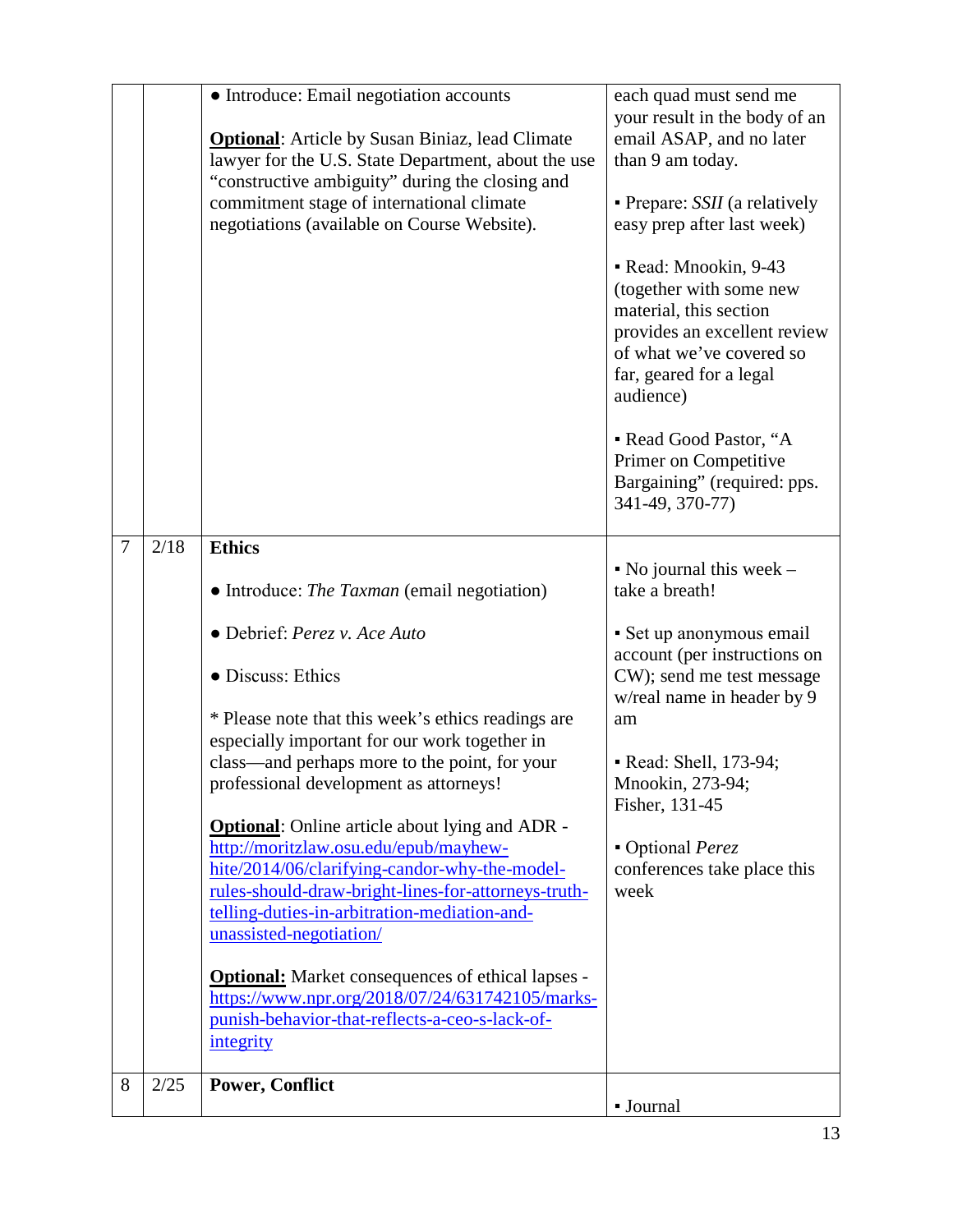|   |                            | • Negotiate & Debrief: The Three Groups<br>• Negotiating $&$ Conflict Styles<br>• Styles Workshop<br>* When taking the TK-Mode at home this week,<br>please note that you must not write inside the<br><b>booklet</b> you have been given, to preserve them for<br>future student use. (If you do, you will have to<br>purchase a new one, and they are expensive!)                                                                                                                                                                            | • Bring \$5 bill to class--<br>exact change, no coins<br>please!--for use in The Three<br>Groups (no prep)<br>- Take TK-Mode-BOTH<br>professionally AND<br>personally (15-20 min);<br>email me raw # scores by 9<br>am<br>• Read: Fisher, 153-94;<br>Adler & Silverstein, "When                            |
|---|----------------------------|------------------------------------------------------------------------------------------------------------------------------------------------------------------------------------------------------------------------------------------------------------------------------------------------------------------------------------------------------------------------------------------------------------------------------------------------------------------------------------------------------------------------------------------------|------------------------------------------------------------------------------------------------------------------------------------------------------------------------------------------------------------------------------------------------------------------------------------------------------------|
|   |                            |                                                                                                                                                                                                                                                                                                                                                                                                                                                                                                                                                | David Meets Goliath" (CW:<br>pps. 1-28, 77-92, 101-110)<br>• Begin <i>The Taxman</i> tonight                                                                                                                                                                                                               |
| 9 | 3/3                        | The Tension btw. Empathy & Assertiveness                                                                                                                                                                                                                                                                                                                                                                                                                                                                                                       |                                                                                                                                                                                                                                                                                                            |
|   | (T <sub>0</sub> )<br>4:50) | • Introduce: Role Reversal, Taxman Laboratory<br>• Effective Communication<br>• Methodological Listening Workshop                                                                                                                                                                                                                                                                                                                                                                                                                              | Complete Taxman<br>negotiation and assignment<br>before class (including partner<br>feedback), per instructions<br>given in class                                                                                                                                                                          |
|   |                            | • Assertive Speech Workshop                                                                                                                                                                                                                                                                                                                                                                                                                                                                                                                    | • No journal today, given<br>Taxman                                                                                                                                                                                                                                                                        |
|   |                            | • Introduce: The Core Concerns                                                                                                                                                                                                                                                                                                                                                                                                                                                                                                                 | - Read: Mnookin, 44-68, 156-<br>72;                                                                                                                                                                                                                                                                        |
|   |                            | • Please note that we will extend this class by<br>10 minutes, through 4:50 (details in syllabus).<br><b>Optional:</b> Gender and Assertion – Women at<br>the Bargaining Table: Pitfalls and Prospects,<br>http://ssrn.com/abstract=1397699;<br>The Abrasiveness Trap,<br>http://fortune.com/2014/08/26/performance-<br>review-gender-bias/<br><b>Optional:</b> U.S. Women's Soccer star Julie<br>Foudy on women learning to speak up -<br>http://www.npr.org/2017/05/24/529684160/a-<br>message-to-inspire-women-to-lead-own-your-<br>awesome | - Read: "Are You Really<br>Listening" 2-page handout;<br>"Experiments in Listening"<br>(on CW; required: 1-4, 8-17,<br>$19-25$<br>• Read: Introduction to<br>Difficult Conversations (xxvii-<br>xxxiii)<br>Optional on CW: The<br>Abrasiveness Trap; (2) On<br>Emotional Intelligence in Pro-<br>Football. |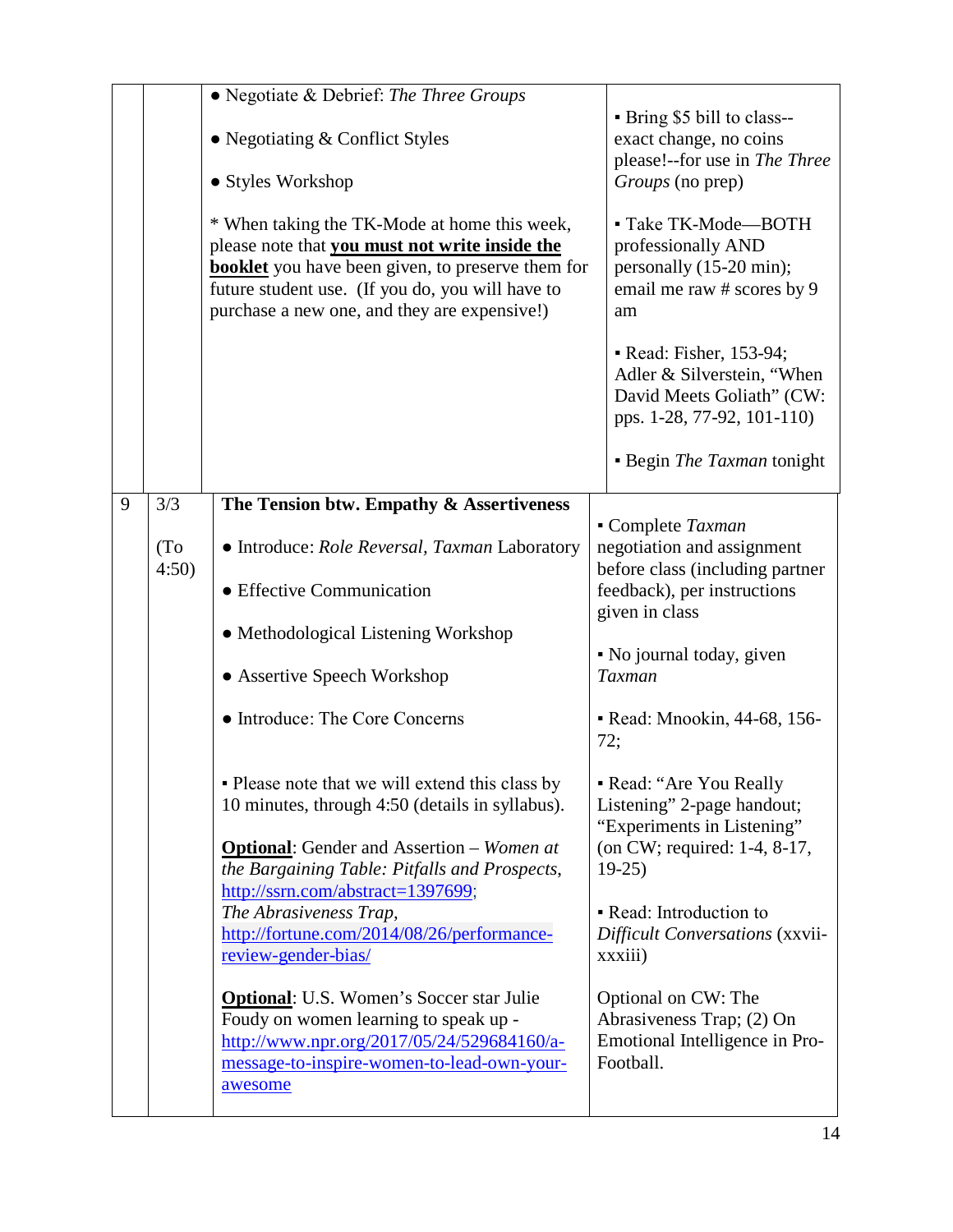| 10 | 3/10 | Difficult Conversations: Emotion &                     |                                                       |
|----|------|--------------------------------------------------------|-------------------------------------------------------|
|    |      | <b>Technology</b>                                      | - Journal                                             |
|    | (To) |                                                        |                                                       |
|    | 4:50 | • Introduce: Ellsworth, Final Journal Project          | • For <i>Role Reversal</i> , bring to                 |
|    |      |                                                        | class the simulation                                  |
|    |      | • Managing Emotion in Negotiation                      | instructions I gave out before                        |
|    |      |                                                        | break, and also an                                    |
|    |      | • Negotiate: Role Reversal                             | interpersonal conflict that                           |
|    |      |                                                        | involves you and one other                            |
|    |      | • Managing Technology in Negotiation                   | person. It should be one with                         |
|    |      |                                                        | Stone-worthy emotional                                |
|    |      | · Debrief: The Taxman Laboratory                       | resonance, but one that you'll                        |
|    |      |                                                        | feel comfortable discussing                           |
|    |      |                                                        | with a partner in class.                              |
|    |      | • Please note that we will extend this class by        |                                                       |
|    |      | 10 minutes, through 4:50 (details in syllabus).        | - Read Beyond Reason excerpt                          |
|    |      |                                                        | (CW) and bring a 'core                                |
|    |      |                                                        | concern' example that you                             |
|    |      | <b>Optional:</b> For an interesting testimonial to the | experienced or observed over                          |
|    |      | importance of listening (and problem-solving           | the past week                                         |
|    |      | communication) in an environment marked by             |                                                       |
|    |      | both technology and high emotions, check out           | • Review online Taxman                                |
|    |      | the story "Total Failure: When the Space               | transcripts (posted to CW by                          |
|    |      | Shuttle Didn't Come Home," at                          | Sunday) per instructions,                             |
|    |      | http://www.npr.org/2017/05/17/527052122/               | prepare for laboratory debrief                        |
|    |      |                                                        | in class                                              |
|    |      |                                                        |                                                       |
|    |      |                                                        | • Peruse Leigh Thompson,                              |
|    |      |                                                        | "Negotiating via Info Tech."                          |
|    |      |                                                        | and Shell, "Electronic                                |
|    |      |                                                        | Bargaining" (on CW), and<br>consider in light of your |
|    |      |                                                        | Taxman experiences                                    |
|    |      |                                                        |                                                       |
|    |      |                                                        | • Begin reading the rest of                           |
|    |      |                                                        | <b>Difficult Conversations</b>                        |
|    |      |                                                        | (Stone) and get as far as you                         |
|    |      |                                                        | can, completing it over Spring                        |
|    |      |                                                        | Break.                                                |
|    |      |                                                        |                                                       |
|    |      |                                                        | (I normally assign this over                          |
|    |      |                                                        | Spring Break before Class 10,                         |
|    |      |                                                        | so that it doesn't add to                             |
|    |      |                                                        | today's load, but                                     |
|    |      |                                                        | unfortunately, Spring Break is                        |
|    |      |                                                        | late this year. The good news                         |
|    |      |                                                        | is that it's an easy and                              |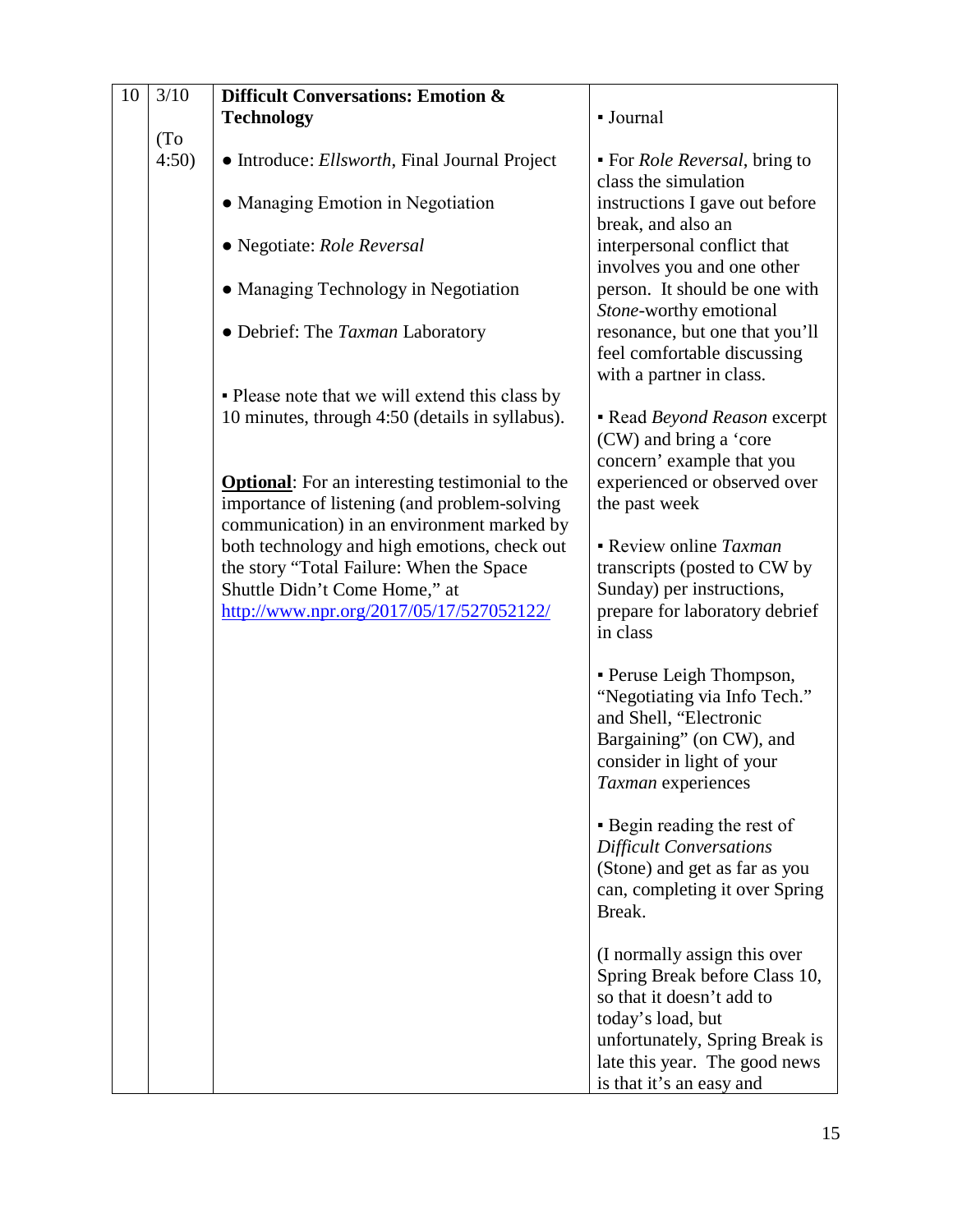|    |      |                                                                                                                                                                                                                                                        | entertaining read that students<br>usually enjoy a lot!)                                                |
|----|------|--------------------------------------------------------------------------------------------------------------------------------------------------------------------------------------------------------------------------------------------------------|---------------------------------------------------------------------------------------------------------|
|    |      | <b>SPRING BREAK (3/16-3/20)</b>                                                                                                                                                                                                                        | - Finish Difficult<br>Conversations                                                                     |
| 11 | 3/24 | <b>The Principal-Agent Tension</b>                                                                                                                                                                                                                     | - Journal                                                                                               |
|    |      | • Client-Centered Counseling                                                                                                                                                                                                                           |                                                                                                         |
|    |      | • Negotiate: Buyer Beware                                                                                                                                                                                                                              | • Read: Client Interviewing<br>article (CW); Mnookin: 69-96,<br>173-223                                 |
|    |      | • Begin Client Interviews: Ellsworth                                                                                                                                                                                                                   | • Read Buyer Beware facts,                                                                              |
|    |      | • After Class: Negotiate and debrief Ellsworth<br>on your own this week. During the negotiation,                                                                                                                                                       | skim case (no need for prep<br>memo)                                                                    |
|    |      | consider what opportunities you discover for<br>using the tools in the STONE readings while<br>navigating this difficult conversation.                                                                                                                 | • Prepare for <i>Ellsworth</i> client<br>interviews in class, and<br>complete negotiation over          |
|    |      | Note that for the attorney-client simulations,                                                                                                                                                                                                         | coming week                                                                                             |
|    |      | clients are free to choose their level of<br>engagement during the actual negotiation, but<br>everyone should prepare a prep memo.                                                                                                                     | • Afterward, <i>Ellsworth</i> clients<br>should email attorneys<br>feedback re: P-A relationship        |
|    |      |                                                                                                                                                                                                                                                        |                                                                                                         |
| 12 | 3/31 | <b>Deal Making and Dispute Resolution</b>                                                                                                                                                                                                              | - Journal                                                                                               |
|    |      | • Debrief: Ellsworth                                                                                                                                                                                                                                   | • Finish negotiating <i>Ellsworth</i>                                                                   |
|    |      | • Managing the Principal-Agent Tension                                                                                                                                                                                                                 | outside of class by noon today                                                                          |
|    |      | $\bullet$ Interviews & Pair Preparation: AMK                                                                                                                                                                                                           | • Read: Mnookin, 97-155;<br>Shell, 159-72                                                               |
|    |      | • After Class: Negotiate and debrief AMK on<br>your own this week. During the negotiation,<br>consider what opportunities you discover for<br>managing the Principal-Agent Tension from<br>both sides.                                                 | • Prepare for <i>AMK</i> client<br>interviews in class, and<br>complete negotiation over<br>coming week |
|    |      | <b>Optional post-Ellsworth reading: DiFonzo,</b><br>From Dispute Resolution to Peacemaking: A<br>Review of COLLABORATIVE DIVORCE<br>HANDBOOK: HELPING FAMILIES WITHOUT<br>GOING TO COURT BY FORREST S. MOSTEN,<br>at http://ssrn.com/abstract=1639432. | • AMK clients should email<br>their attorneys feedback after<br>class                                   |